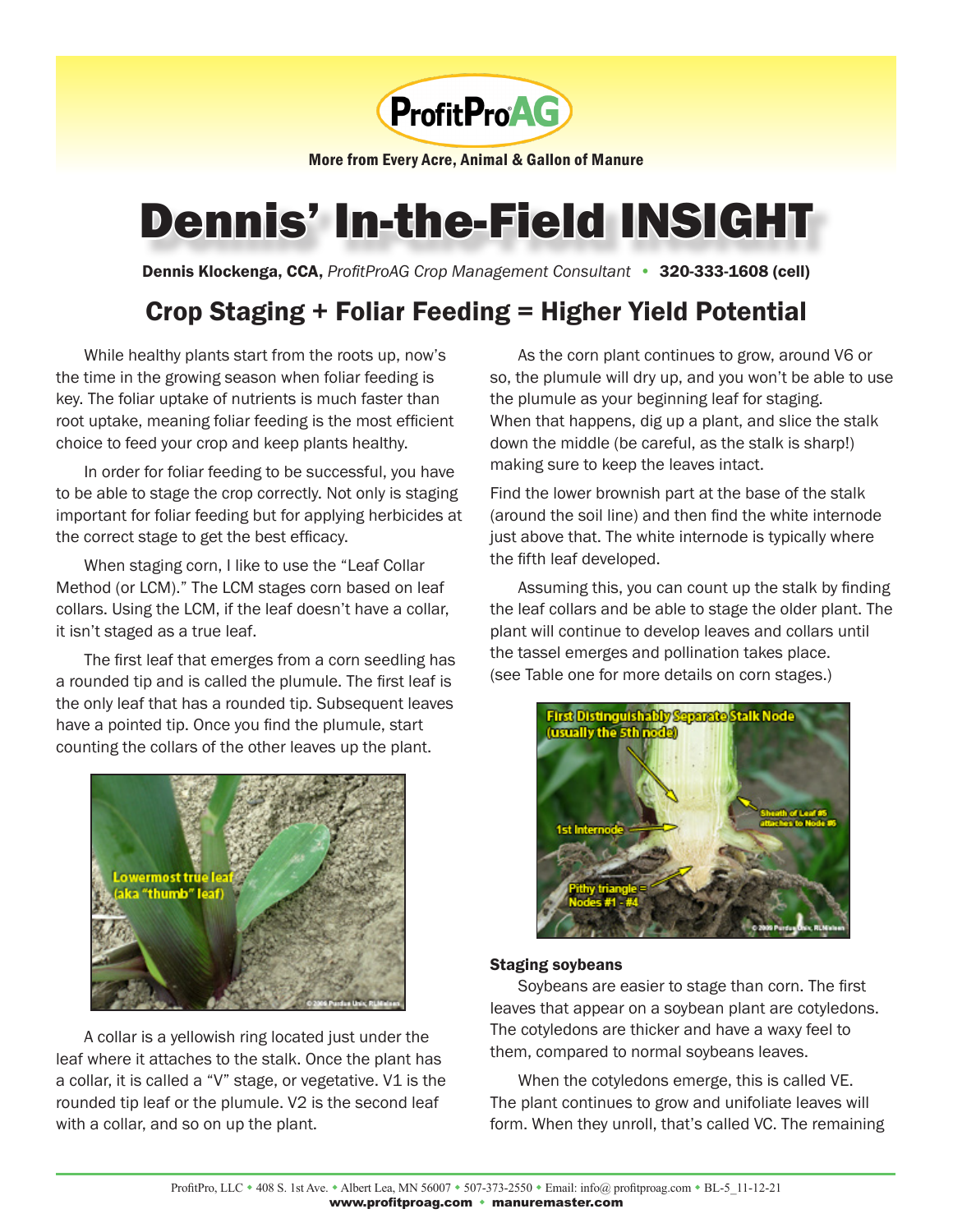leaves will be trifoliates. The first trifoliate will be V1, the second trifoliate is V2 and so on as the plant progresses.

Around June 21, the longest day of the year, the plant senses that the days are becoming shorter, so it forms its first flower. This is the beginning of reproduction and is called R1. (see table two for more details on soybean stages.)

#### Tips for foliar feeding corn

Staging crops correctly is a key to successful foliar feeding, which can be 20 times more efficient than root feeding. Science proved the power of foliar feeding roughly 70 years ago.

Dr. Silvan Wittner and H.B. Tukey of Michigan State University, in conjunction with the Atomic Energy Commission, conducted extensive research on foliar feeding using radioactive nutrient (phosphate and potash) solutions during the 1950's. They proved that foliar feeding was eight to 20 times more efficient than root feeding. They also found that 95% of foliar fertilizer applied to the leaf is used by the plant, in comparison to 10% of soil applied nutrients. Foliar feeding essentially supplied a nine-fold increase in efficiency.

#### Foliar feeding can help you achieve more kernels around the ear

For corn, applying a foliar at V5, before V6 when the kernels around the ear are determined, is one of the critical times in a corn plant's life. Remember that rows of kernels are always even, so if you add rows of kernels, you'll be adding two rows at a time. If you add two rows going from 16 to 18 at 32,000 ears/A, you increase yield by 25 bu/A.

Foliar feeding can also add more kernel length. The kernels per row of the ear are determined beginning at V8 and finishing around V12. Let's stick with the example of 32,000 ears and 18 kernels around. If you have 35 kernels in length and add 15 more, you increase yield by 96 bu/A.

#### Tips for foliar feeding soybeans

For soybeans, the critical growth stages occur during reproduction. R1 is when the first flower appears on the plant. This is a vital stage, since the plant typically aborts up to 75% of its flowers. By foliar feeding, we have a chance to hold onto more of those flowers.

R3 is another critical growth stage for soybeans. Pods are starting to develop on both the main stem and the branches. Again, it's important to hold on to the pods and not allow them to abort. If we can add one pod to each node on the main stem on a plant

with 17 nodes, we can add 35 bu/A, assuming a final population of 120,000. One pod on each node can go a long way towards yield. Foliar feeding can help maintain plant health, which also helps the plant and consequently hold on to the pods.

The final critical stage in soybeans is R5. This is when the seed starts to develop. Foliar feeding will continue to maintain plant health and assure the plant that everything is okay to produce seed.

#### Protect against plant stress with BioEnergy+ $\mathbb{R}$

Once you've determined the critical growth stages for foliar feeding, applying the right product is important. ProfitProAG's BioEnergy+ combines carbon-energy, an ethylene inhibitor, biostimulants, trace elements, sea minerals and chitosan into a liquid mix to stimulate your crop and keep it healthy to maximize yield. We suggest applying it at 15 gallons of water per acre to achieve adequate plant coverage.

How does **BioEnergy+** work? Let's look at the ethylene inhibitor. You see the ethylene effect when you put a banana into a brown paper bag. Ethylene is trapped in the bag and ripens the banana.

Plants produce ethylene in stressful situations when there's too much or not enough water, chilling, insect damage or disease to name a few. Ethylene stunts plant growth and development. The ethylene inhibitor in **BioEnergy+**, hinders the plant's ability to produce ethylene. This allows the crop to continue growing, developing and producing more yield.

Chitosan is also a key to BioEnergy+. Chitosan is one of the most abundant biopolymers on earth. Insects have an exoskeleton called chitin. Fungi and bacteria also have chitin in them. Chitosan breaks down chitin found in insects and disease pathogens, but it won't harm the beneficial insects and microorganisms. Chitosan also stimulates soil and plant microbes.

An effective foliar product like **BioEnergy+**, applied at the correct stage, can boost your crops' yield potential and provide a variety of other benefits. If you're interested in learning more, you don't have to figure this out alone. ProfitProAG can help you with all of the ins and outs of a foliar program to get the best return on your dollar!